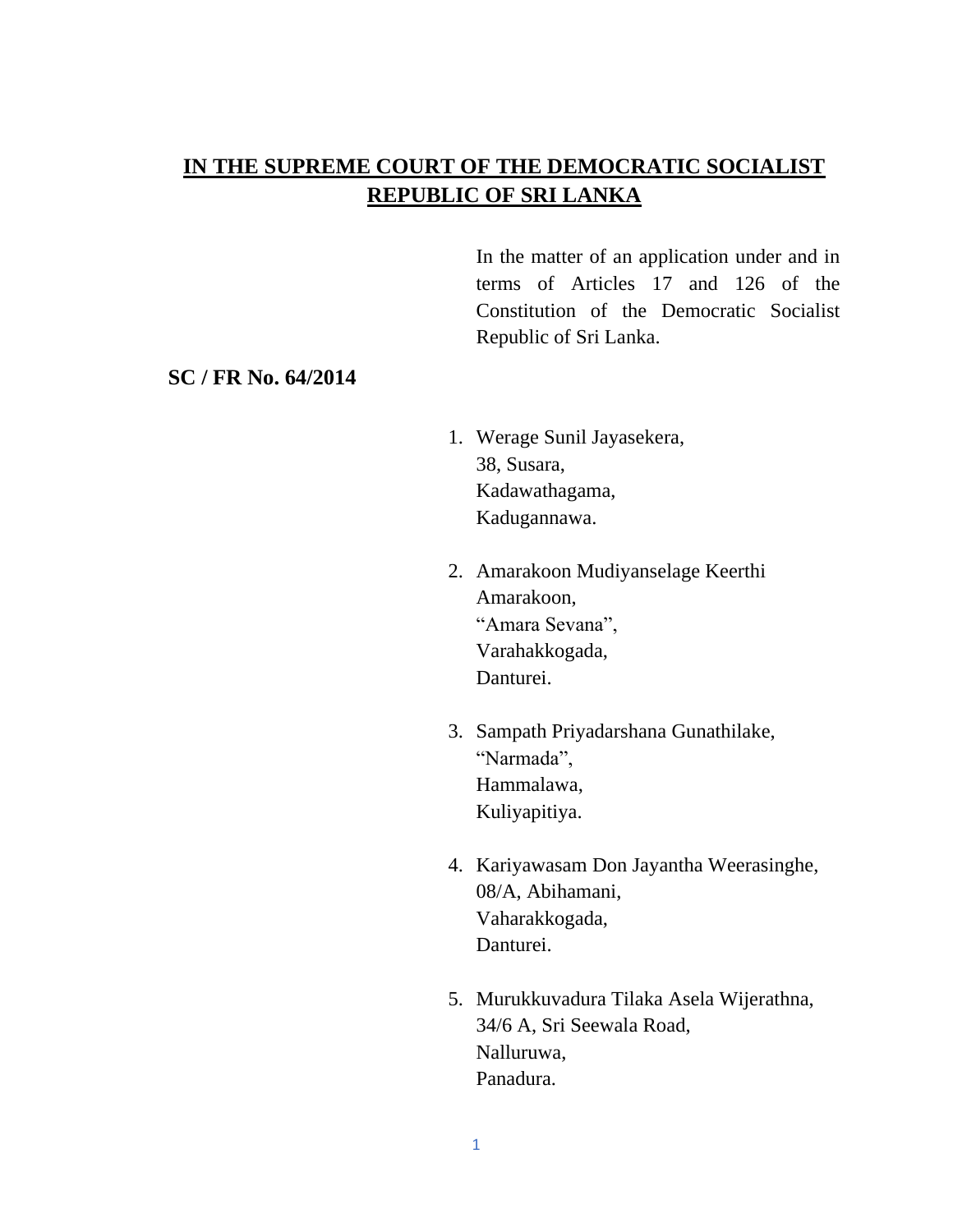- 6. Amarakoon Achchilage Somapala Amarakoon, 25/3E, Gohagoda Road, Katugastota.
- 7. Obada Kankanamlage Lalith Kumara, 131, Pelahela, Dompe.
- 8. Atapattu Mudiyanselage Thilak Nanda Wijerathne, 488/2, Halbarawa, Talahena, Malambe.
- 9. Widanagamage Shantha Kumara Wickramanayake, Totupala Road, Weragampitiya, Matara.
- 10. Meemendra Kumara Aberathna, Weliyaya Road, Digana, Mahawa.
- 11. Singahalage Gamini Weerasinghe, 345/B, Denipagoda, Muruthugahamulla, Gampola.
- 12. Jayakody Arachchige Pradeep Lalantha Priya, 33/1, Koskandawala, Yakkala.
- 13. Chandana Elanperuma Kodituwakku, "Samaya", Samagi Mawatha, Walgama, Matara.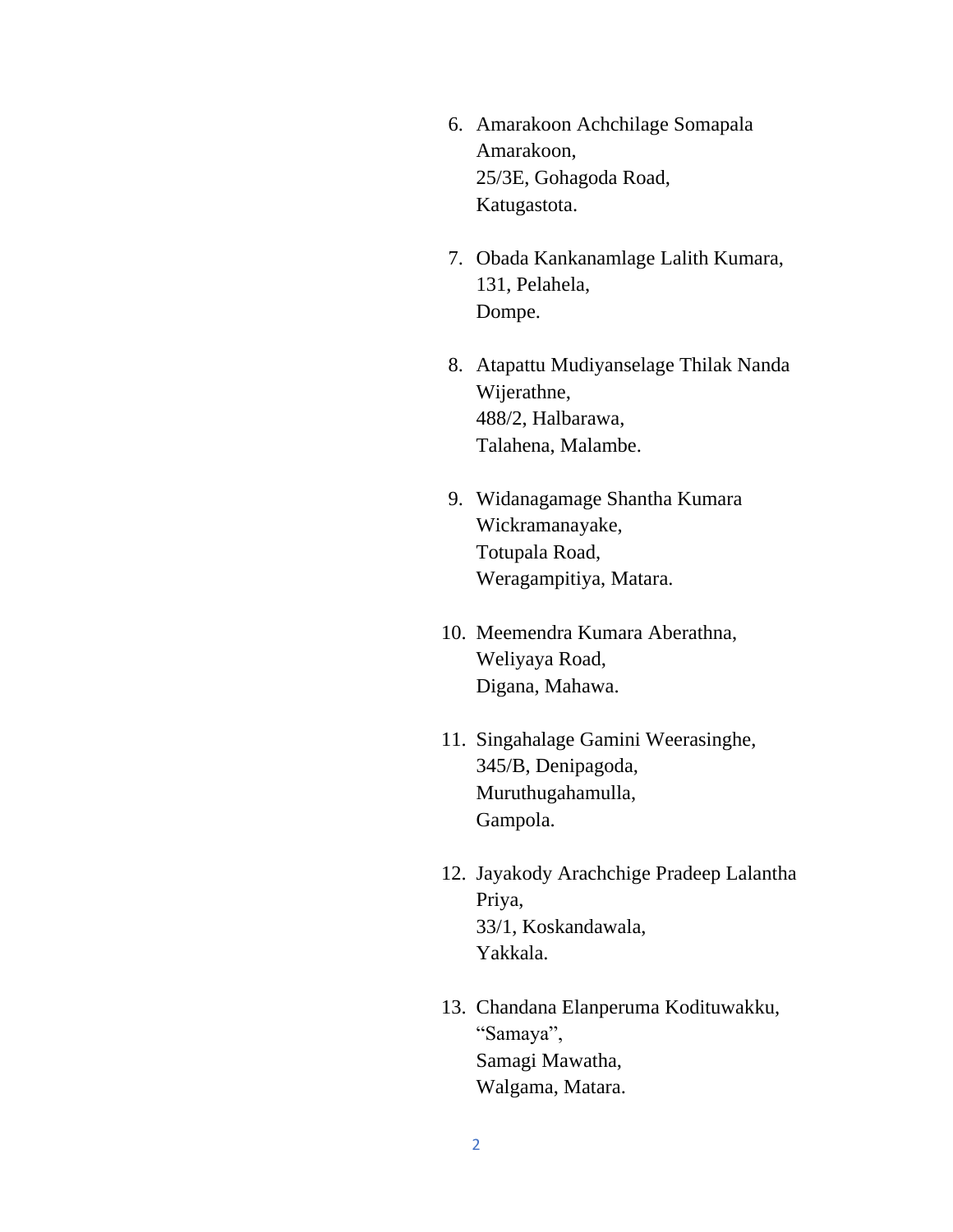- 14. Bopage Prince Wijerathna, Hospital Road, Puwakdeniya, Rambukkana.
- 15. Don Amarasiriwardenage Prasanna Sylvester Wijesekera, 971/17, Maradana Road, Colombo 08.

## **Petitioners**

### **Vs.**

- 1. B.A.P. Ariyaratne, General Manager, Department of Railways, Maradana, Colombo 10.
- 1A. Vijaya Amaratunga, General Manager, Department of Railways, Maradana, Colombo 10.
- 1B. S.M. Abewickrama, General Manager, Department of Railways, Maradana, Colombo 10.
- 1C. M.J.D. Fernando, General Manager, Department of Railways, Maradana, Colombo 10.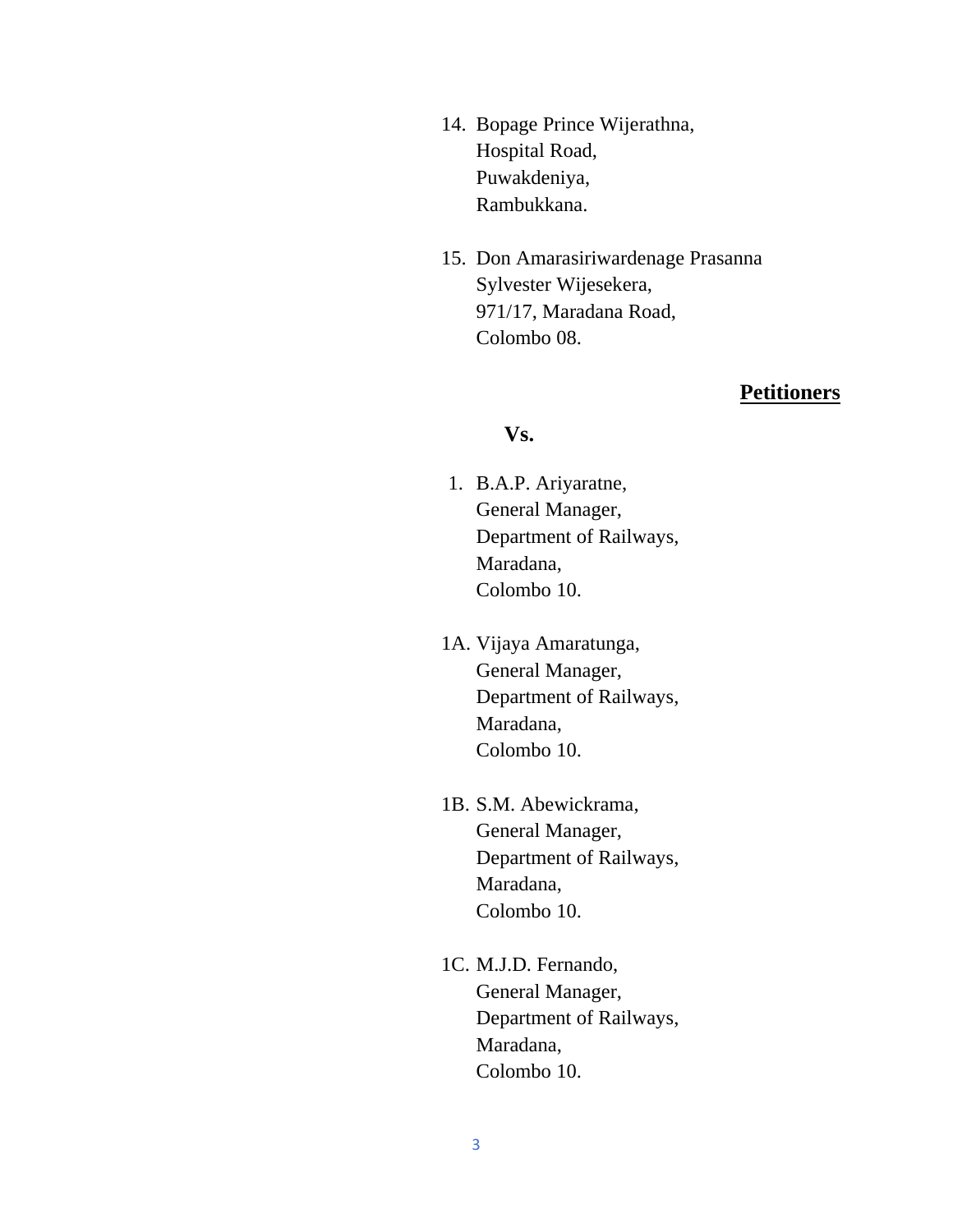- **1D. W.A.D.S. Gunasinghe, General Manager (Acting), Department of Railways, Maradana, Colombo 10.**
- 2. Dhammika Perera, Secretary, Ministry of Transport, No. 1, D.R. Wijewardene Mawatha, Colombo 10.
- 2A. Nihal Somaweera, Secretary, Ministry of Transport, No. 1, D.R. Wijewardene Mawatha, Colombo 10.
- 2B. G.S. Vithanage, Secretary, Ministry of Transport, No. 1, D.R. Wijewardene Mawatha, Colombo 10.
- 2C. N.B. Monti Ranatunga, Secretary, Ministry of Transport, No. 1, D.R. Wijewardene Mawatha, Colombo 10.
- 3. Dayasiri Fernando, Chairman,
- 4. Palitha M. Kumarasinghe, Member,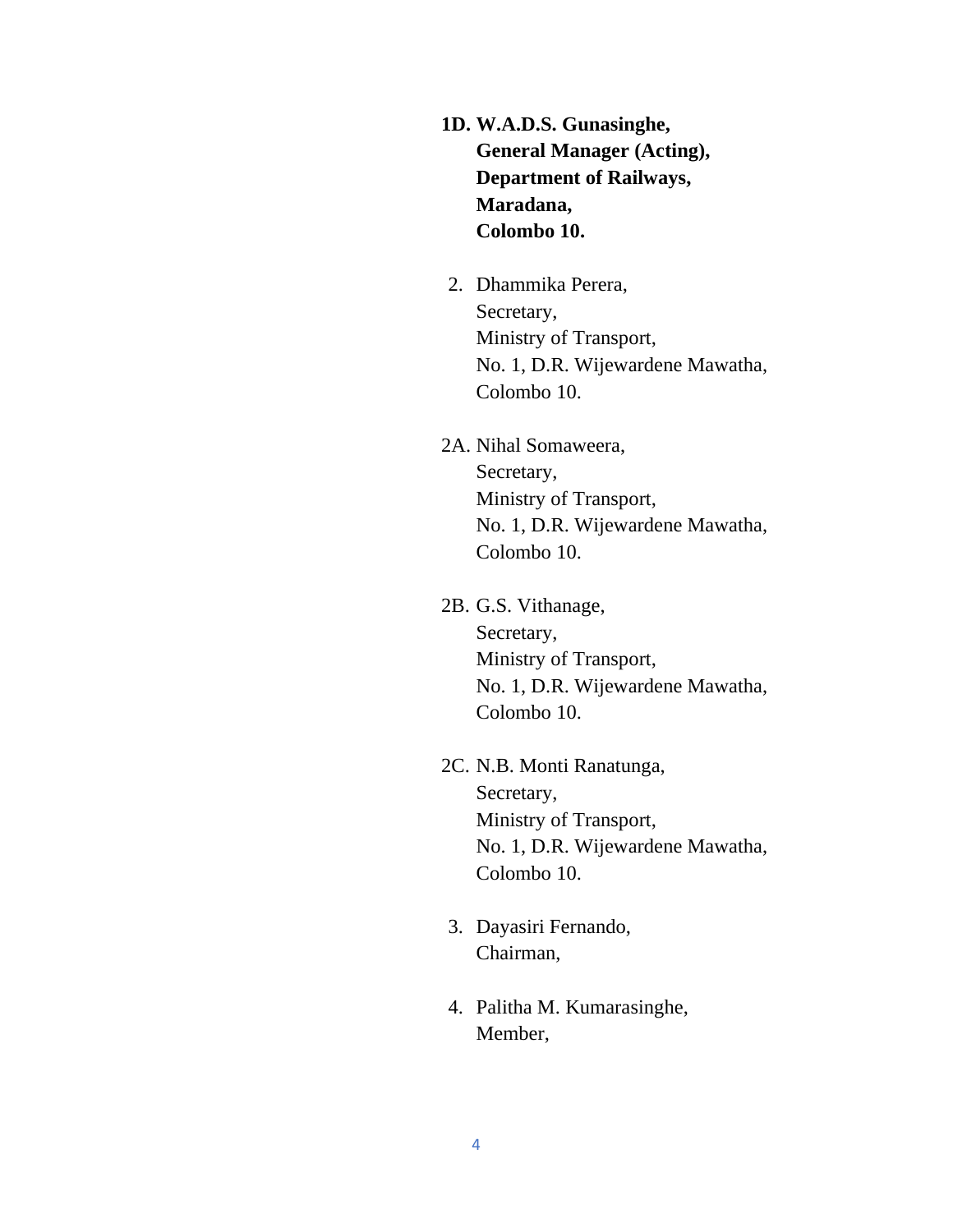- 5. Sirimavo A. Wijeratne, Member,
- 6. S.C. Mannapperuma, Member,
- 7. Ananda Seneviratne, Member,
- 8. N.H. Pathirana, Member,
- 9. S. Thillanadarajah, Member,
- 10. M.D.W. Ariyawansa, Member,
- 11. A. Mohamed Nahiya, Member,

3<sup>rd</sup> to 11<sup>th</sup> Respondents all at: Public Service Commission, No. 177, Nawala Road, Narahenpita.

12. Hon. Attorney General, Attorney General's Department, Colombo 12.

## **Respondents**

- 13. Justice Sathyaa Hettige, PC, Chairman,
- 14. Kanthi Wijetunga, Member,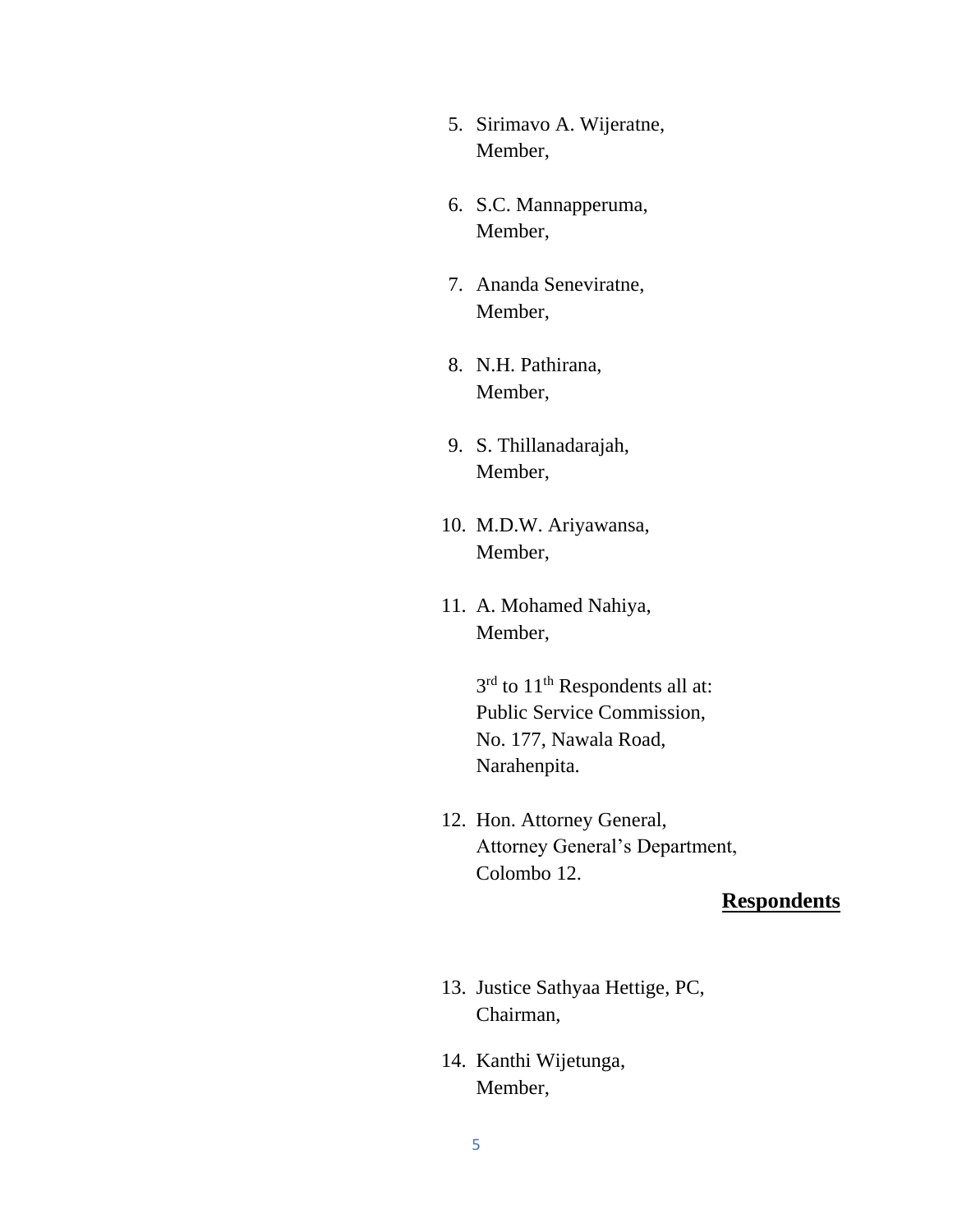- 15. Sunil S. Sirisena, Member,
- 16. Dr. I.M. Zoysa Gunasekera, Member,

13<sup>th</sup> to 16<sup>th</sup> Added Respondents all at: Public Service Commission, No. 177, Nawala Road, Narahenpita.

# **Added Respondents**

- 17. Dharmasena Dissanayaka, Chairman,
- 17A. Hon. Justice Jagath Balapatabendi (Retired), Chairman,
	- 18. A. Salam Abdul Waid, Member,
- 18A. Indrani Sugathadasa, Member,
	- 19. D. Shirantha Wijayatilaka, Member,
- 19A. V. Shivagnanasothy, Member,
	- 20. Prathap Ramanujam, Member,
- 20A. T.R.C. Ruberu, Member,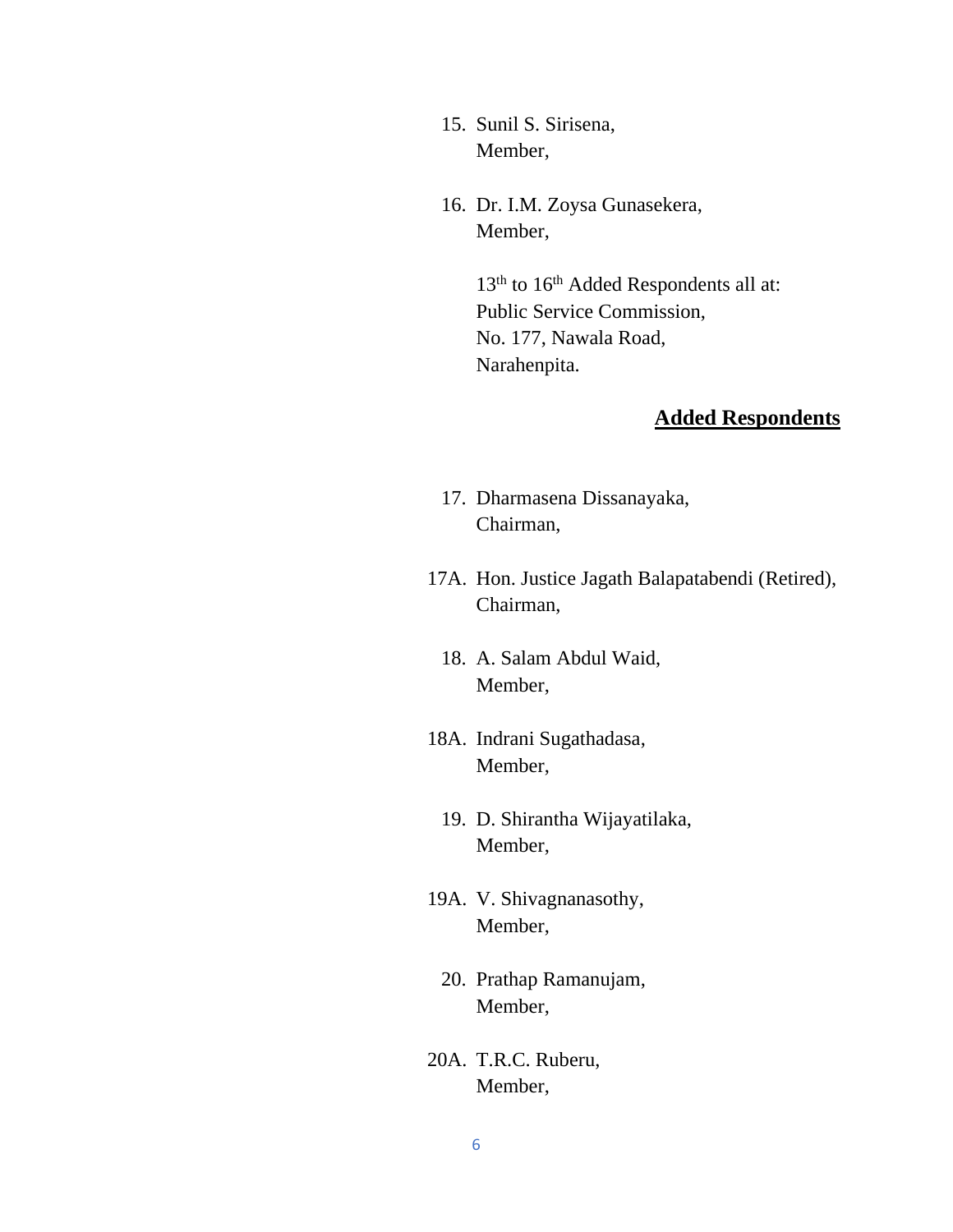- 21. V. Jegarasasingam, Member,
- 21A. Ahamad Lebbe Mohamed Saleem, Member,
	- 22. Santi Nihal Seneviratne, Member,
- 22A. Leelasena Liyanagama, Member,
	- 23. S. Ranugge, Member,
- 23A. Dian Gomes, Member,
	- 24. D.L. Mendis, Member,
- 24A. Dilith Jayaweera, Member,
	- 25. Sarath Jayathilaka, Member,
- 25A. W.H. Piyadasa, Member,

17A to 25A Respondents above; all at Public Service Commission, No. 177, Nawala Road, Narahenpita.

# **Further Added Respondents**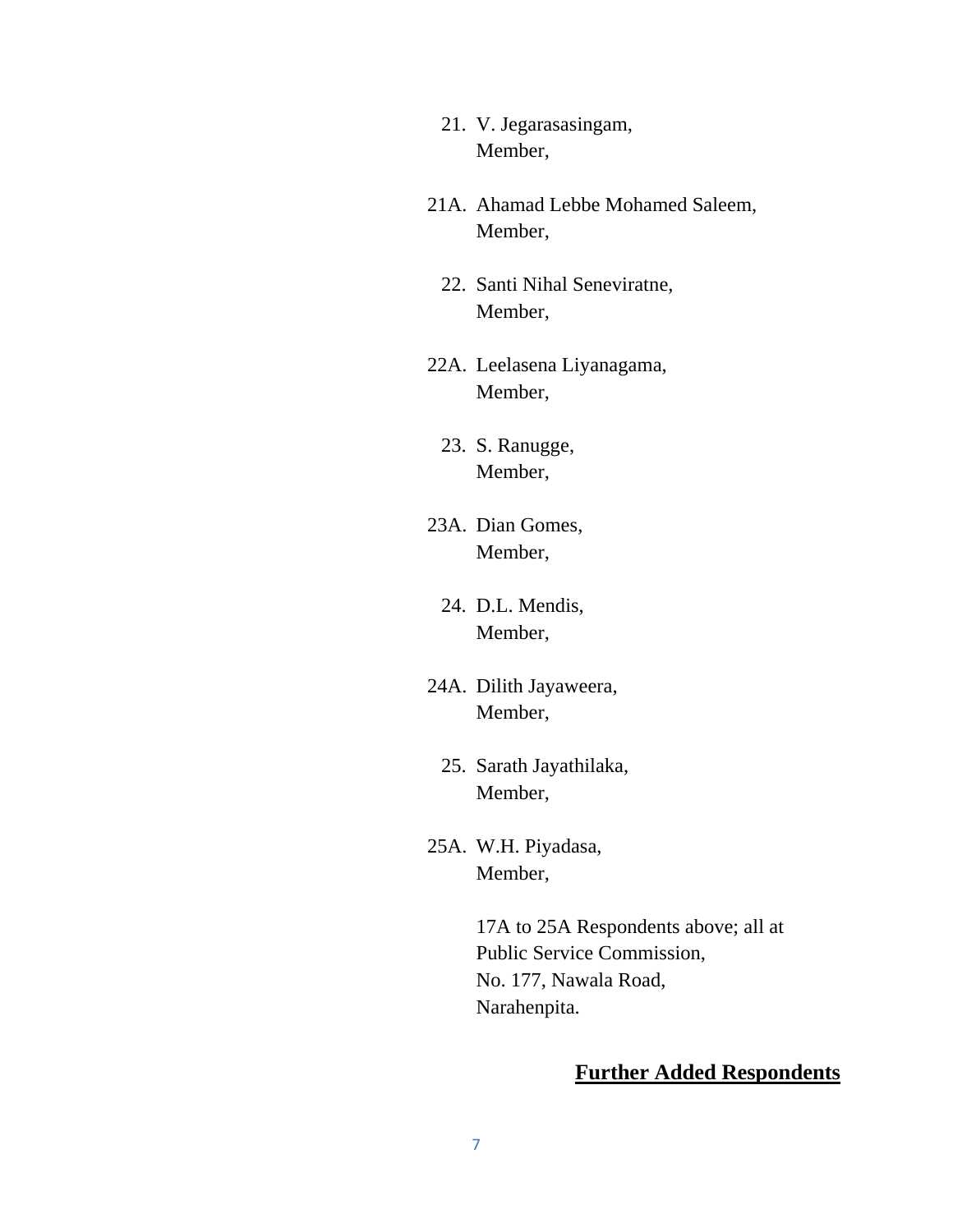**Before: Chief Justice Jayantha Jayasuriya, PC Justice E.A.G.R. Amarasekara Justice A.L. Shiran Gooneratne**

**Counsel:** Senany Dayaratne with Ms. Nishadi Wickramasinghe **for the Petitioners.** Rajitha Perera, SSC **for the 1C, 2C, 12th, 17thA - 25thA Added Respondents.**

**Argued on:** 12/10/2021

**Decided on: 05/04/2022**

### **A.L. Shiran Gooneratne J.**

The Petitioners in this application are employees who hold the rank of Sub Inspector of the Railway Protection Force who joined the Department of Sri Lanka Railways from its inception in the year 1988. The Petitioners claim that they have been kept stagnant at the position of Sub Inspector for 32 years wherein, in terms of the scheme of promotions, a Sub Inspector was eligible for promotion to the rank of Inspector upon completion of 7 years of satisfactory service and thereafter, to the rank of Assistant Superintendent upon completion of 6 years in the rank of Inspector. The Petitioners are aggrieved by the continuous failure and/ or inaction or tacit refusal on the part of the General Manager Department of Railways ( $1<sup>st</sup>$  Respondent) and  $3<sup>rd</sup>$  to  $11<sup>th</sup>$  Respondents to give effect to the recommendation made by the Human Rights Commission (HRC), dated 16/07/2007, marked 'P10', and the directions given by the Public Petitions Committee (PPC), order dated 13/06/2013, marked 'P14', to promote the Petitioners with effect from the date on which the Petitioners were eligible for promotions.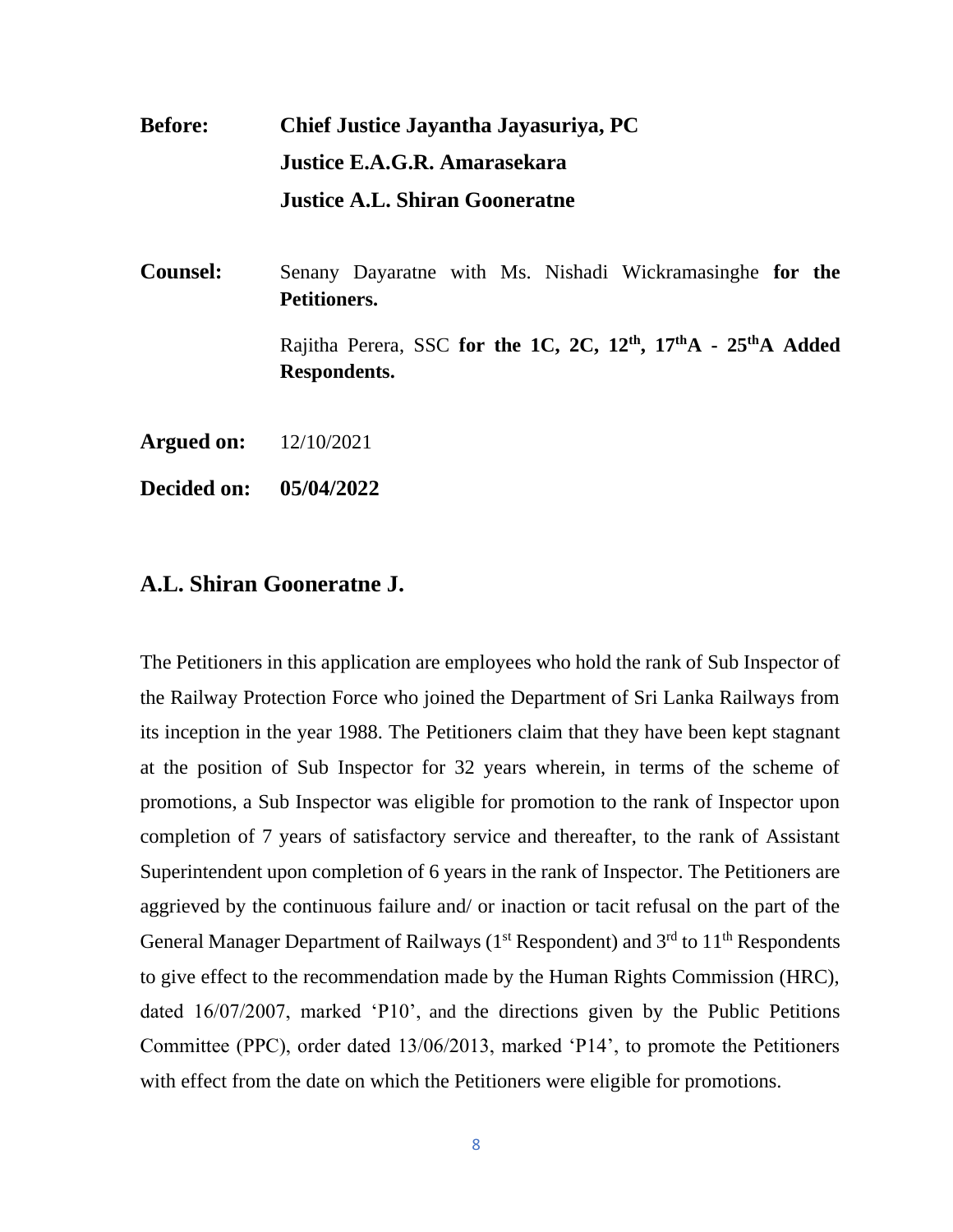Hence, the Petitioners contend that their rights guaranteed under Article 12(1) of the Constitution is violated and their "legitimate expectations" denied due to the said continuous failure and/ or inaction or tacit refusal to enforce the said recommendations and/ or directions, and therefore to declare that an infringement has been caused by the said Respondents under Article 12(1) of the Constitution and also in the circumstances of this application, the Court make order granting 'just and equitable' relief in terms of Article 126(4) of the Constitution.

The Petitioners contend that they were recruited externally, at the inception of the Railway Protection Force (RPF), the successor to the Railway Security Service. With the establishment of the RPF on 1<sup>st</sup> November 1987, several employees had opted to retire and some had opted to remain in the Department of Railways and join the newly formed RPF. It is also contended that, in June 1997, on the recommendation of the Political Victimization Committee of the Ministry of Transport and the implementation of the Cabinet Memorandum marked 'P2a', and also the directions given by the Judgment of the Supreme Court in SC/FR/ 944/1999, approximately 50 of the said retired employees were reinstated with all annual increments applicable to their grade and placed in higher ranks than the Petitioners. It is also contended that according to a settlement reached in Application Bearing No. SC/FR/186/2005 dated 13/09/2011, approximately 150 employees who opted to remain in the Department by joining the RPF were also placed at a higher salary structure equal to one promotion from their current rank as contained in 'P4a' and 'P4b', respectively.

In the circumstances, the Petitioners contend that since 1988 to date, the Petitioners hold the rank of Sub Inspector for approximately 26 years, in denial of their legitimate expectation of securing promotions in terms of the applicable service minute. The Petitioners reiterate that in terms of the provisions of the Scheme of Recruitment and Promotions marked 'P6', the Petitioners would have been eligible to be promoted to the rank of Inspector and thereafter, to the rank of Assistant Superintendent in the year 1995 and 2001, respectively.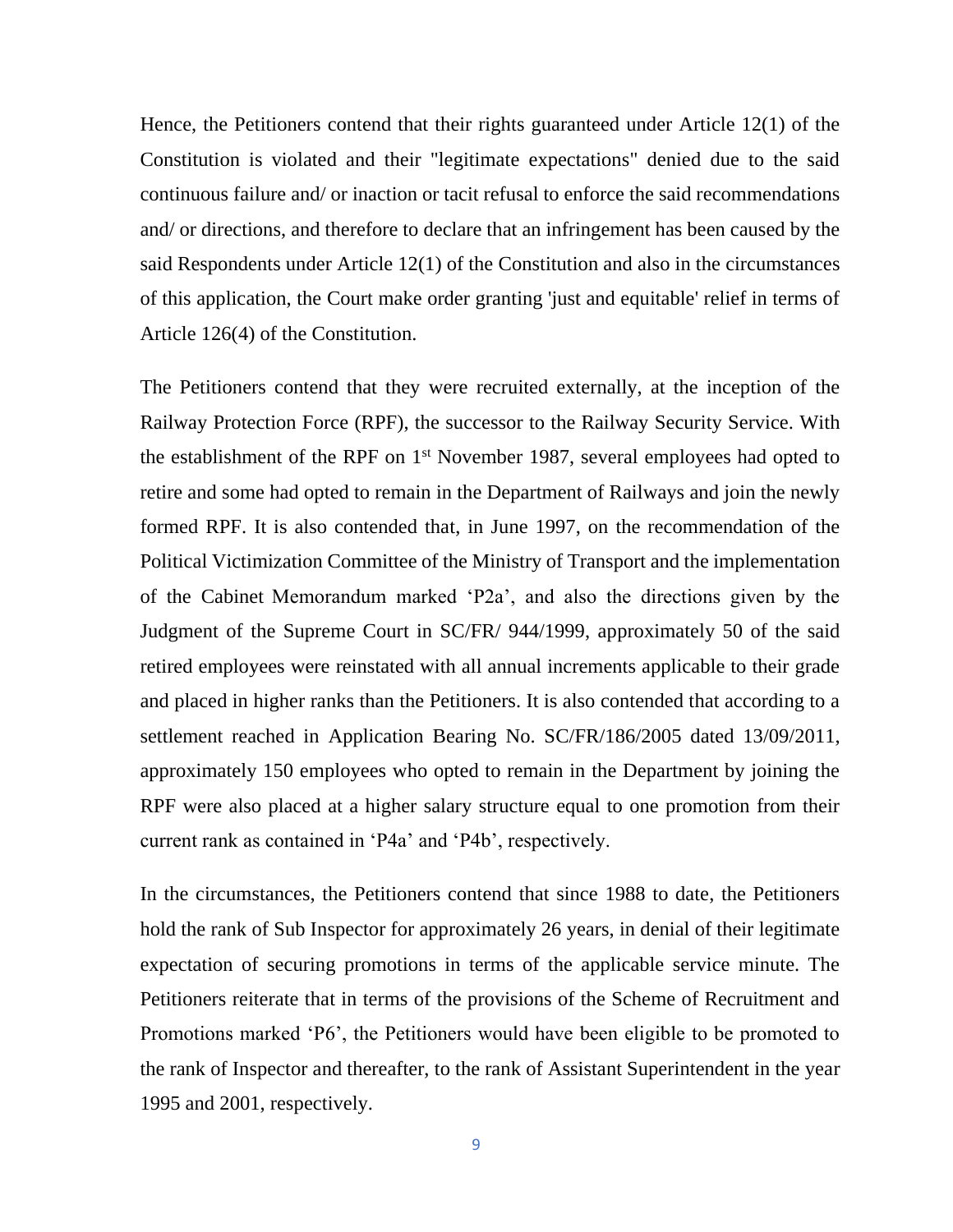By letter dated  $06/12/2012$ , the  $2<sup>nd</sup>$  Respondent has sought necessary approval from the Public Service Commission to give effect to the recommendation of the Human Rights Commission to promote Sub-Inspectors to the rank of Assistant Superintendent as contained in 'P12'.

The Petitioners state that due to the failure of the  $1<sup>st</sup>$  Respondent to give effect to the said recommendation made by the Human Rights Commission (HRC), the  $1<sup>st</sup>$ ,  $5<sup>th</sup>$ ,  $6<sup>th</sup>$ , 7 th, and 13th Petitioners forwarded Petition dated 12/07/2012 to the Public Petitions Committee Office, seeking relief. The Public Petitions Committee Office by letter dated 13/06/2013, marked 'P14', directed the 2nd Respondent to take steps to promote the said 5 Petitioners to the rank of Assistant Superintendent on a supernumerary basis pending the approval of the Public Service Commission (PSC).

Having taken into consideration the recommendation made by the Human Rights Commission, dated 16/07/2007 (P10), and the directions given by the Public Petitions Committee Office dated 13/06/2013, (P14), the Public Service Commission by letter dated 13/01/2014, (P16), decided that appointments cannot be made on supernumerary basis, the fact that examinations had been held, Petitioners also had the opportunity to obtain promotions through those examinations and it is open for them to obtain promotions based on the SOR. According to letter dated 21/05/2014, (1R9), the PSC has brought to the attention of the  $1<sup>st</sup>$  Respondent, that existing vacancies should be filled in terms of the SOR and therefore no appointments can be made on a supernumerary basis.

Senior State Counsel appearing for the Respondents contend that due to the deliberate misrepresentation and suppression of material facts and the lack of *Uberrima Fides* of the Petitioners, this application should be rejected without going into the merits of the case. In the facts and circumstances of this case, the said contention is based on disputed matters and therefore, should be decided at a later stage.

10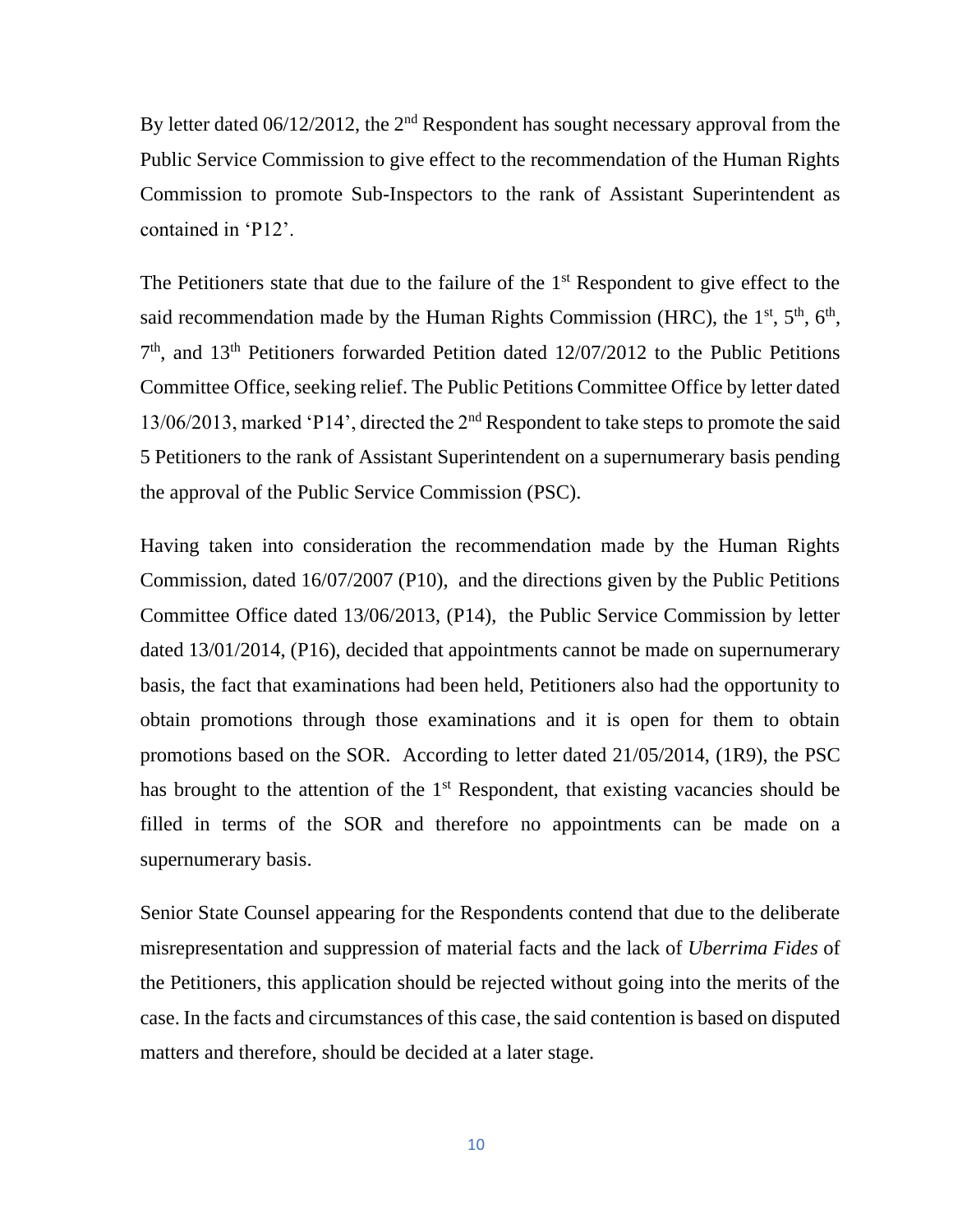For easy reference, the Petitioners to this application identified three categories of employees as stated below-

I. The officers attached to the original Sri Lanka Railways Service **who opted to retire from the Department of Railways** in 1988, who were re-instated in the RPF in June 1997.

Accordingly, 50 employees were absorbed to the RPF and matters relating to their placements, promotions back wages were to be determined in accordance with the scheme applicable to the 1980 July strikers (P2 and P3).

II. The officers attached to the original Sri Lanka Railways Service **who opted to remain in the Department of Railways** by joining the RPF at its inception.

According to the settlement reached in Application Bearing Number SC/FR/186/2005, the 1st to 3rd Petitioners of the said application, who were called "the beneficiaries" of the said settlement, were considered similarly placed contemporaries of officers who were recruited after retirement (category I above) and was placed at a higher salary structure equal to one promotion from their current rank. The settlement in that case was entered as Judgment of the Court, argued and decided on 13/09/2011, and in its terms of settlement as set out in paragraph 12 of the said application, the Court made special reference that the said settlement will not set a precedent.

# III. Officers **who were recruited to the RPF externally at the inception of the RPF,** similar to that of the Petitioners.

Therefore, it is clear that the settlement entered in Action Bearing Number SC/FR/186/2005, was on the basis that the officers belonging to categories 1 and 2 are contemporaries and similarly placed. It is pertinent to note that prior to arriving at the said settlement entered as Judgment of this Court, the Court specifically considered *"the unique facts and circumstances surrounding and/ or attendant upon the situation*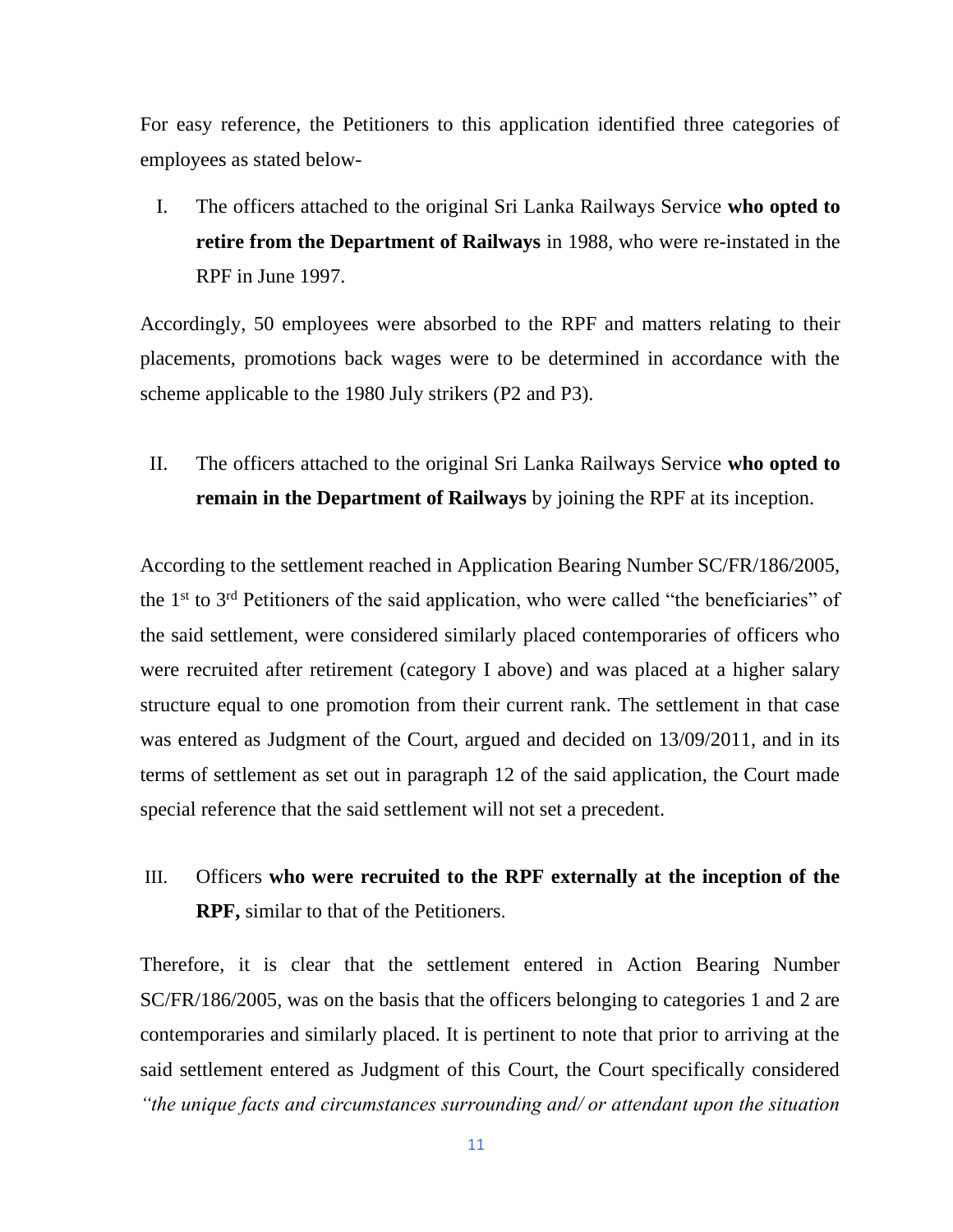*of the aforesaid beneficiaries to the settlement arrived therein, and more particularly the fact that the beneficiaries of the settlement were contemporaries of the 3rd to 52nd Respondents in the Ceylon Government Railway Security Service, and similarly placed".* It is contended that some of the Petitioners to the present application together with 14 others, sought to intervene in the said application, however, the said intervention was not permitted by Court.

As observed earlier, the Petitioners in the present action belong to the 3<sup>rd</sup> category who were recruited to the RPF at its inception. Therefore, the said Petitioners can be clearly distinguished from the officers belonging to category 1 and 2.

By Notice dated 07/01/2002, applications were called for the Post of Inspector from the rank of Sub Inspector as contained in '1R2'. According to the Scheme of Recruitment marked '1R1', applicable to the Petitioners, 4 Applicants were promoted to the rank of Inspector. The list of marks scored by the said Applicants are marked '1R4'.

Subsequent to the recommendation of the HRC dated 10/07/2007, marked 'P10', by notice dated 10/09/2009, marked '1R5', applications were once again called for the post of Inspector. Responding to the said notice dated  $10/09/2009$ , the 1<sup>st</sup>, 3<sup>rd</sup>, 5<sup>th</sup>, 6<sup>th</sup>, 7<sup>th</sup>, 8<sup>th</sup>,  $9<sup>th</sup>$ ,  $10<sup>th</sup>$ ,  $11<sup>th</sup>$ ,  $12<sup>th</sup>$  and the  $13<sup>th</sup>$  Petitioner applied for promotions. According to the applicable Scheme of Recruitment, 13 promotions have been made to the rank of Inspector, however, none of the Petitioners were successful. A copy of the recommendations of the Board of Interview is marked as '1R7'.

#### **Recommendations made by of the Human Rights Commission.**

HRC by its recommendation dated 16/07/2007, informed the Public Service Commission to formulate an effective and transparent scheme to promote the Petitioners in conformity with the applicable Scheme of Promotion. The Petitioners, *inter alia*, have prayed that this Court make order to give effect to the said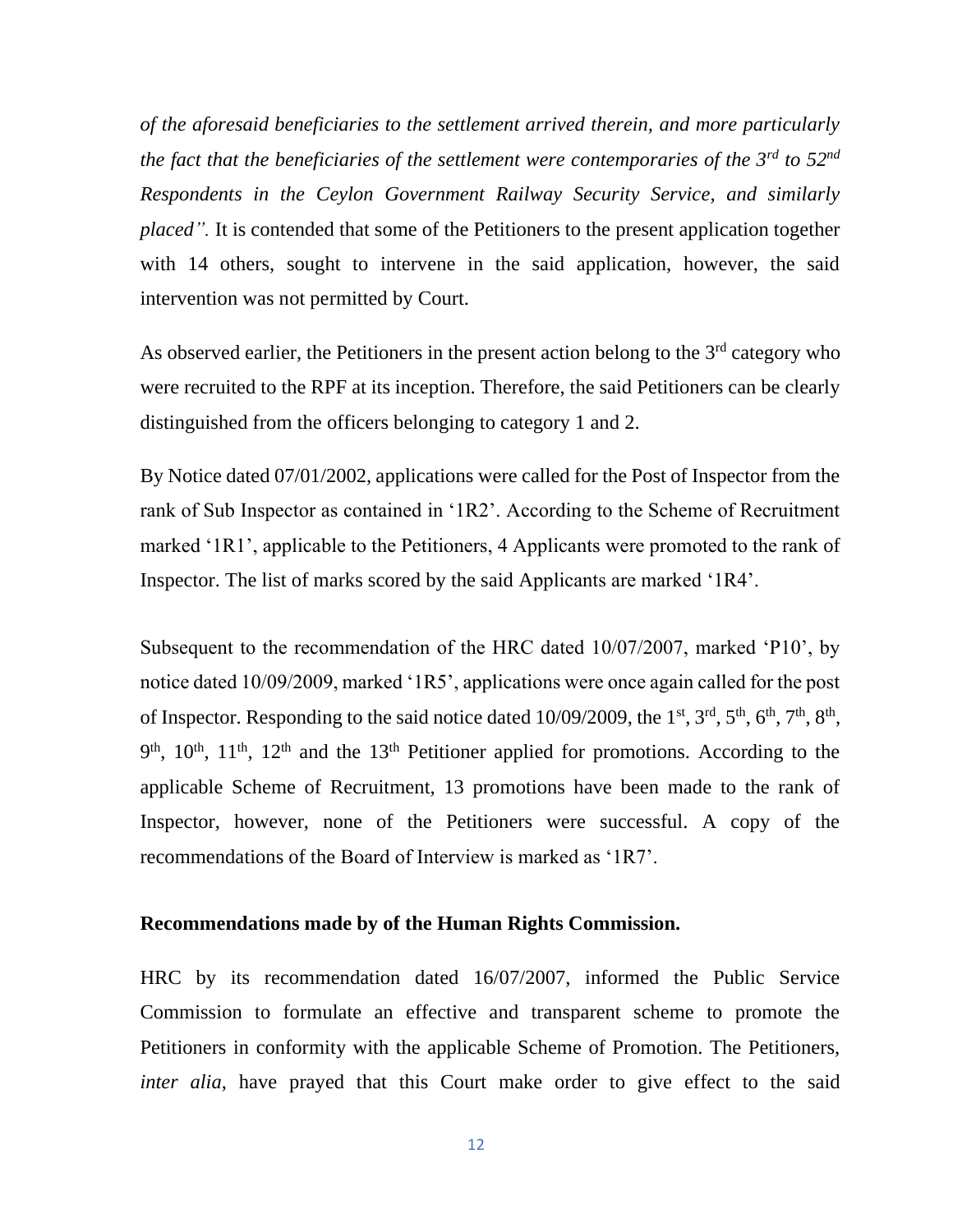recommendation made by the Human Rights Commission dated 16/07/2007. In its recommendation, the HRC has taken into consideration 8 complaints filed by persons who were recruited as Sub Inspectors to the RPF on 02/05/1988, similar in rank to that of the Petitioners in this case. In the affidavits tendered to the HRC, the complainants drew attention of the said Commission to the Supreme Court Application Number SC/FR/944/99 filed by officers who retired, and sought to be absorbed to the RPF.

According to paragraph 11 of the affidavit tendered by the  $1<sup>st</sup>$  Respondent, the reinstatement in 1997 of approximately 50 employees who retired in 1998, was to implement the Cabinet Memorandum marked 'P2a', the Cabinet Decision marked 'P2b' and the directions given by the Judgment of this Court in SC/FR/ 944/99, applicable to officers who are now identified as belonging to category 1. Also, in terms of the settlement arrived in SC/FR/186/2005, dated 13/09/2011, relief was granted to the aggrieved officers belonging to category 2, on the basis of similarly placed as officers belonging to category 1.

#### **Directions given by the Public Petitions Committee Office.**

The Public Petitions Committee Office considered the complaints of the 1<sup>st</sup>, 5<sup>th</sup>, 6<sup>th</sup>, 7<sup>th</sup> and the 13th Petitioner who were before them. The Complainants have conveniently overlooked the scheme of recruitment and the examination process referred to in '1R2' and '1R5'. The said Committee observed that the rest of the affected Petitioners are awaiting the implementation of the recommendation made by the HRC to the PSC and further observed that the 5 Petitioners before the said Committee cannot stay any longer for the implementation of the HRC recommendation and with no reasons given, directed the 2nd Respondent to back date and promote the said 5 Petitioners on supernumerary basis, on a suitable scheme. The said direction does not specify any particular rank to which the officers should be promoted and was made only in respect of the 5 Petitioners who were before the Committee. Therefore, the directive of the PPC, if implemented, would be akin to promotions made on a selective basis which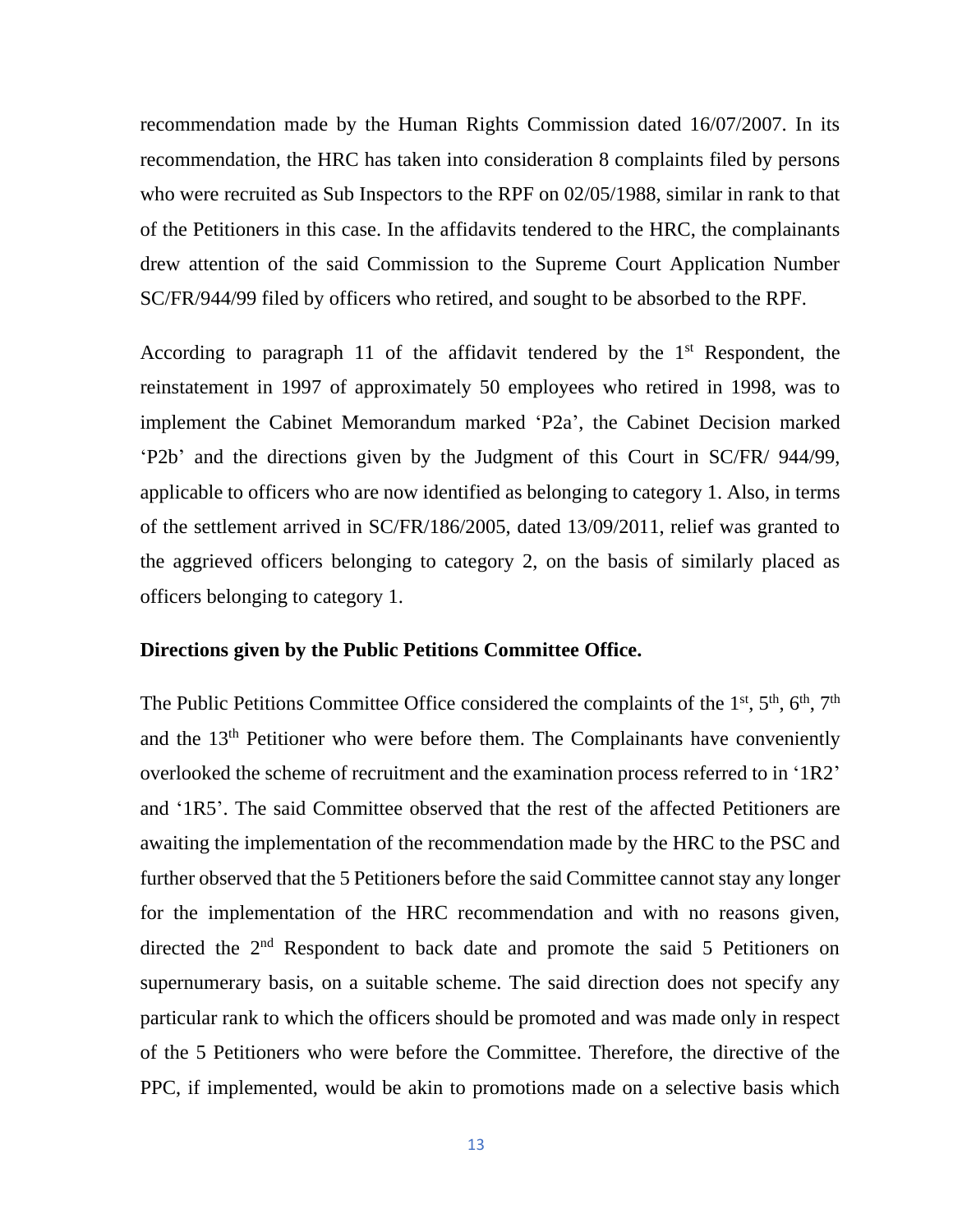would benefit only 5 Petitioners out of similarly circumstanced Petitioners who are now before this Court. However, up to date no supernumerary promotions have been made to any of the Petitioners based on the said recommendation.

### **The Scheme of Recruitment**.

In this back drop, the Petitioners strongly contend that strict compliance with the Scheme of Recruitment cannot be implemented in extenuating circumstances. In support of this contention, the Petitioners have endeavored to list instances where strict compliance and/ or implementation of the Scheme of Recruitment was not followed.

Firstly, the Petitioners have drawn the attention of Court to document marked 'XX' in the counter affidavit filed in this case. The said letter refers to a competitive examination for the promotion of officers to the rank of Inspector to be held on 27/08/2011. The said letter states that if you chose not to sit for the said examination, the Department should not be held responsible. In other words, a decision not to sit for the examination would be at your own peril.

The Petitioners have also drawn attention to documents marked 'P4a and P4b', in paragraph 7, of the counter affidavit dated 02/11/2016, which refer to a Petition and the Judgment entered in SC/FR/186/2005, respectively. As observed earlier, in the said case, a settlement Judgment was entered between officers belonging to the said category 2 on the basis that they were similarly placed with officers belonging to the said category 1.

Secondly, it is submitted that the inordinate delay in holding examinations perpetuated the grievance of the Petitioners. The Petitioners admit that applications were called in the year 2002 and 2009 for promotions to fill existing vacancies and pursuant to examinations been conducted, officers were promoted to the rank of Inspector. Applications were called for the post of Inspector by notice dated 07/01/2002, marked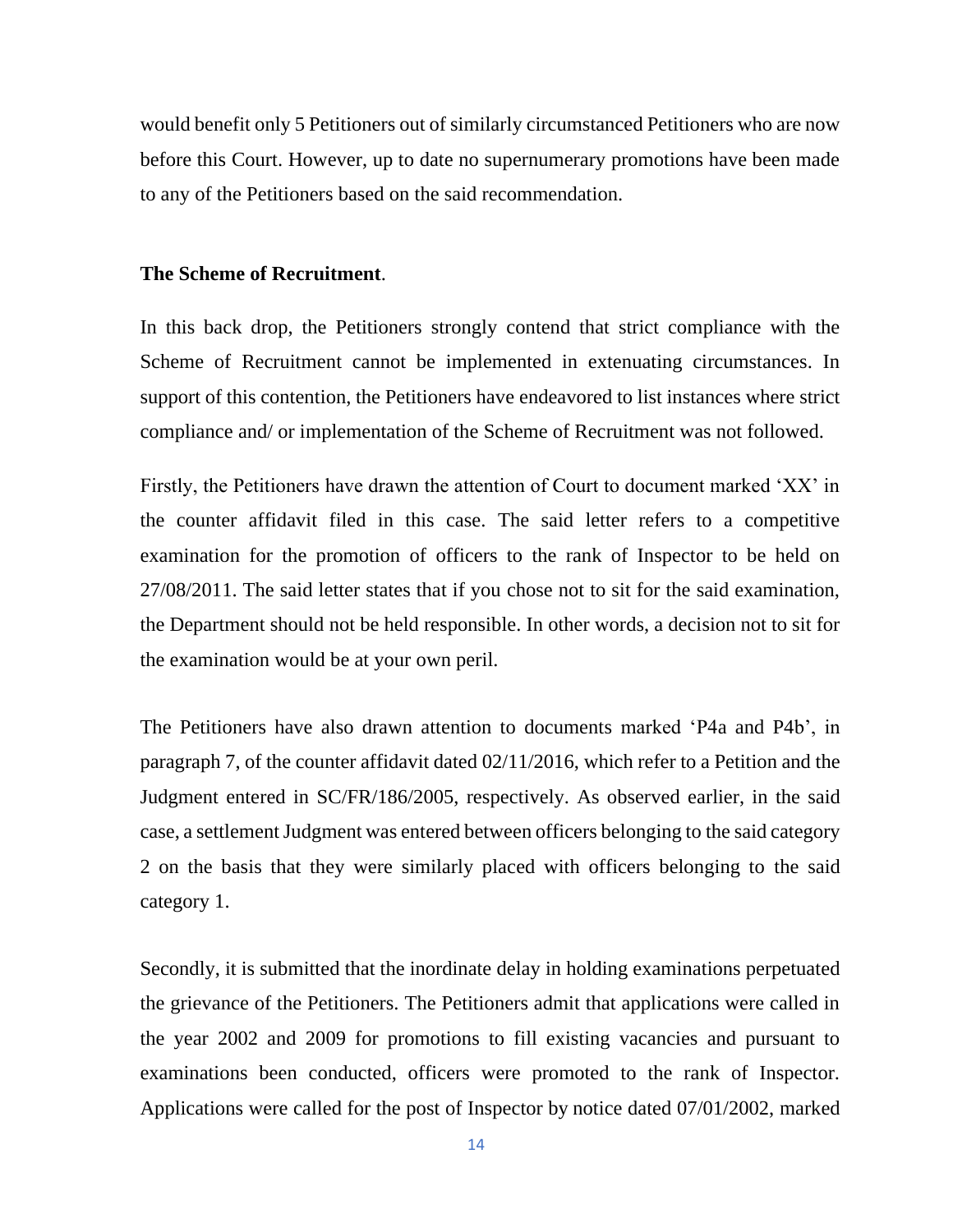'1R2'. According to the marks obtained, 4 promotions were made to the rank of Inspector as reflected in document marked '1R4' and thereafter by notice dated 10/09/2009, marked '1R5', a further 13 promotions were made to the rank of Inspector. Some of the Petitioners who applied, were not successful.

Thirdly, the inordinate delay in holding examinations in terms of the Scheme of Recruitment.

Fourthly, to compete with younger aspirants for promotions whose probability of being successful at the written examination was higher. The Petitioners strongly contend that they were kept stagnant for over 30 years in one rank and therefore, had to compete with younger persons usually superior to that of older persons.

Acting in terms of '1R8', the Respondents have written to the PSC and the response is contained in '1R9 and 1R10'. The PSC has observed that the promotions to the next rank are based upon competitive examinations in terms of the Scheme of Recruitment and the Petitioners had the opportunity to sit for the said examination. The Petitioner's failed to qualify at the competitive examination on two occasions and therefore cannot now claim to be promoted as of right. If the delay in holding the examinations deprived promotions, the Petitioners should have challenged the purported delay in holding examinations at the appropriate stage, with the available remedies in law.

The 1<sup>st</sup> Respondent by letter dated 26/11/2012, whilst making reference to letter dated 16/07/2007, has clearly informed the Public Service Commission that presently there are no existing vacancies to effect promotions and further sought directions from the PSC seeking to divert from the Scheme of Recruitment in order to promote the 5 Petitioners on a supernumerary basis on the directions given by the PPC. By letter dated 13/01/2014, marked '1R9', the PSC has categorically stated that the Petitioners have been afforded an opportunity to face examinations and therefore, the conditions of the Scheme of Recruitment should be followed in order to promote the Petitioners to the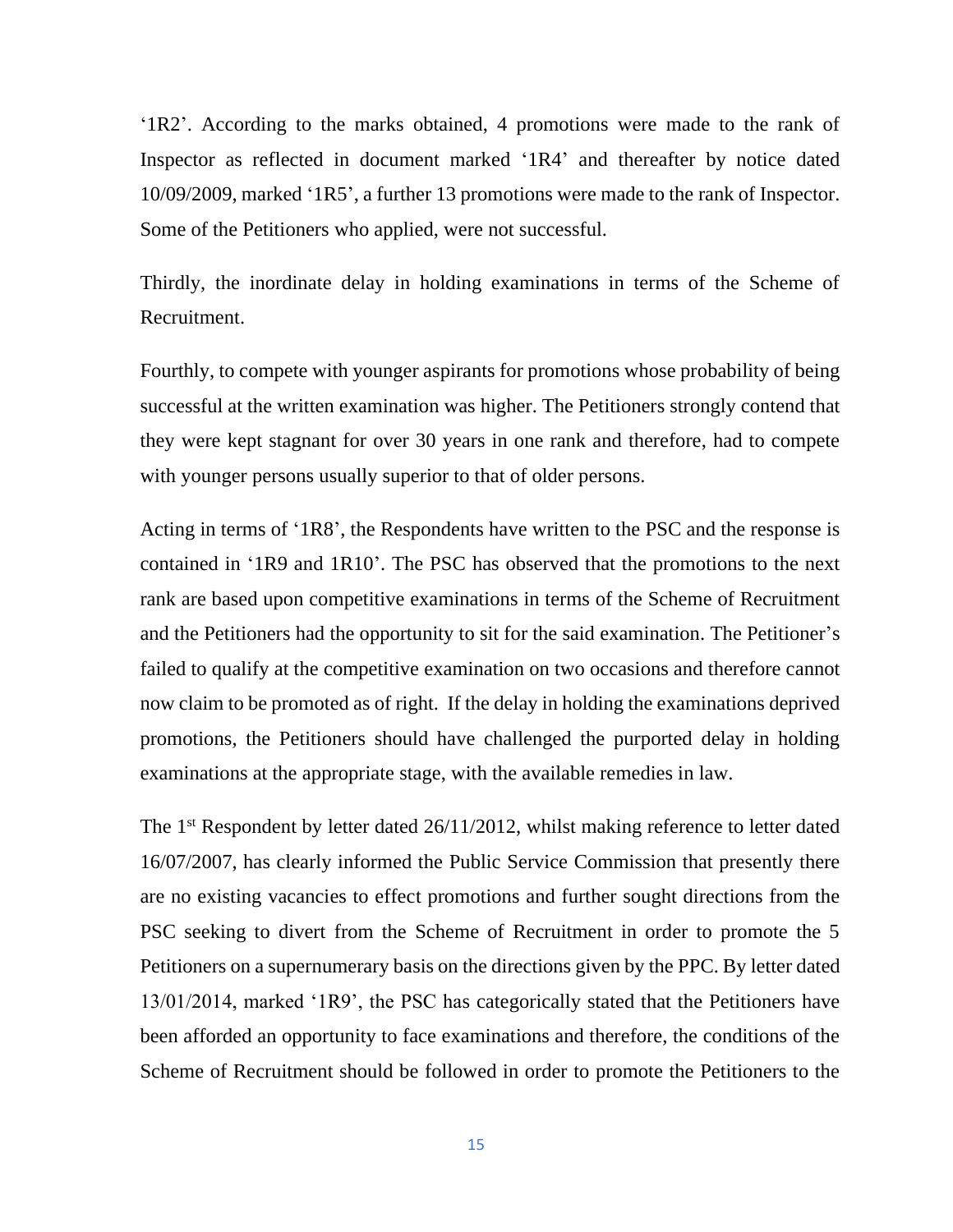next rank. A similar conclusion was arrived by the PSC in their letter dated 13/01/2014, marked '1R10'.

The Petitioners in this application joined the Railways Protection Force in 1988. There is no disclosure that persons named by documents pleaded in the affidavit dated 29/11/2018, marked 'Z1' to 'Z8', are appointees recruited to the RPF in its inception in 1988.

As observed earlier, the recommendation to the PSC by the HRC, *inter alia*, was to formulate an effective and transparent scheme to promote the Petitioners in conformity with the applicable SOR. Never was it recommended by the HRC that the authorities divert from the existing SOR to effect promotions to the Petitioners. Adhering to the said recommendation, the  $1<sup>st</sup>$  Respondent held an examination on  $27/08/2011$ , for persons to be promoted to the rank of Inspector, as evinced by letter dated 21/05/2014, marked '1R9'. It is also to be noted that the directions given by the PPC if implemented, would have treated the rest of the Petitioners who were similarly circumstanced, differently. The Petitioner's reliance on legitimate expectation is founded in statements made by the HRC and the PPC.

**In the circumstances, can the Petitioners entertain a legitimate expectation to be promoted on a supernumerary basis arising on the recommendation of the HRC and/ or the direction given by the PPC.** 

Promoting officers to the next rank on a supernumerary basis was never the criteria applicable to officers recruited to the newly established RFT. With the change in policy, the Petitioners can be identified as a distinct group of officers who were directly recruited to the Railways Department and also be clearly distinguished from the officers similarly placed belonging to category 1 and 2. None of the Petitioners were promoted on a supernumerary basis or any other criteria which would likely to have frustrated the procedural and/ or substantive rights of the Petitioners legitimate expectations to be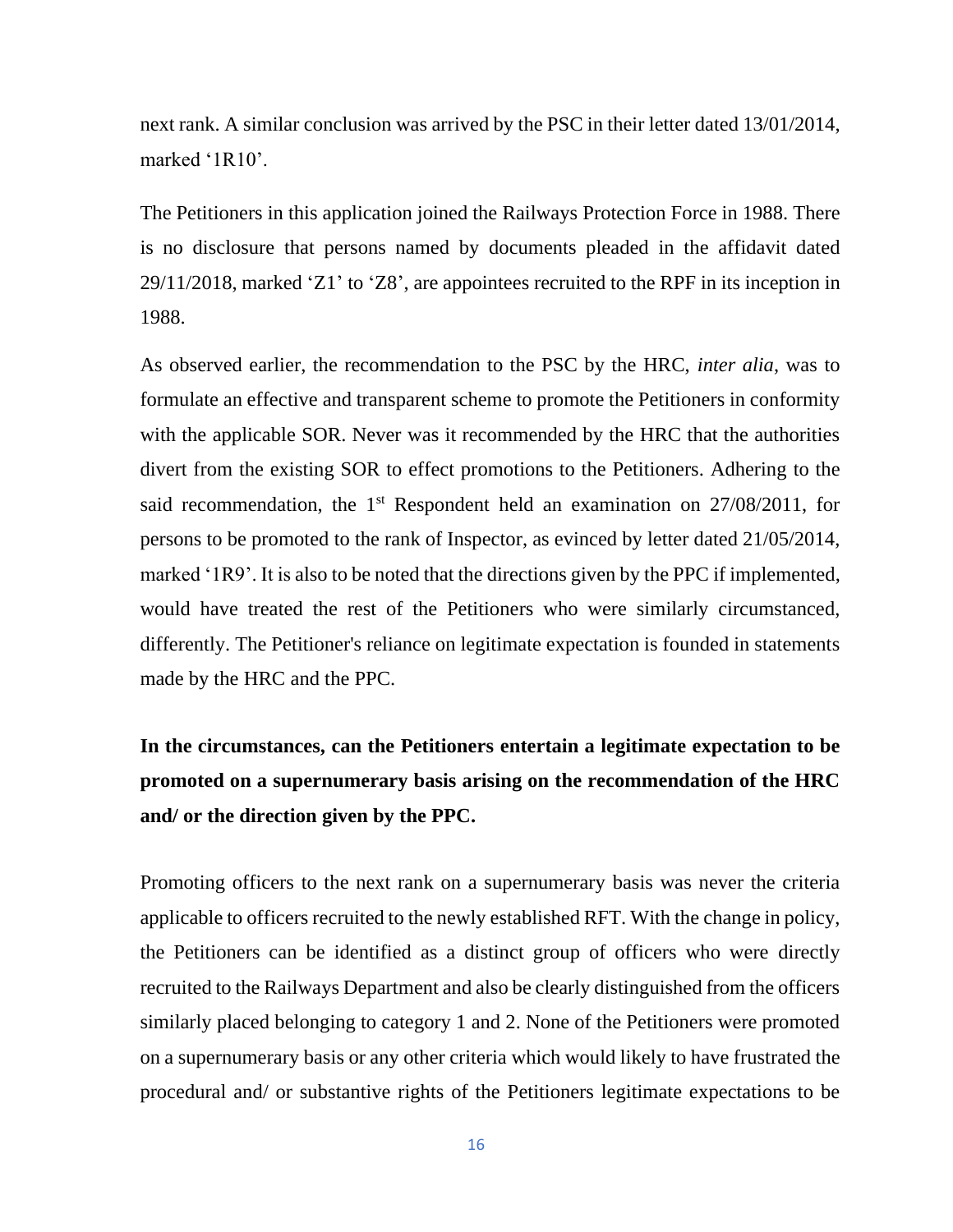promoted to the next rank. What the Petitioners are now seeking is a change in policy from that of the existing scheme of promotions to that of promotions to be made on a supernumerary basis. In the circumstances have the Petitioners establish unfairness or abuse of process in the application of the scheme of recruitment to the Petitioners.

Lord Woolf MR, in *R vs. North & East Devon Health Authority, Ex parte Coughlan [1999] EWCA Civ 1871,* laid down at least three possible outcomes to be considered by a Court to satisfy itself as to the legitimacy of an expectation, as stated below-

- (a) The Court may decide that the public authority is only required to bear in mind its previous policy or other representation, giving it the weight, it thinks right, but no more, before deciding whether to change course.
- (b) On the other hand, the Court may decide that the promise or practice induces a legitimate expectation of, for example, being consulted before a particular decision is taken. Here it is uncontentious that the Court itself will require the opportunity for consultation to be given unless there is an overriding reason to resile from it.
- (c) Where the Court considers that a lawful promise or practice has induced a legitimate expectation of a benefit which is substantive, not simply procedural, authority now establishes that here too the Court will in a proper case decide whether to frustrate the expectation is so unfair that to take a new and different course will amount to an abuse of power. Here, once the legitimacy of the expectation is established, the Court will have the task of weighing the requirements of fairness against any overriding interest relied upon for the change of policy. (emphasis is mine)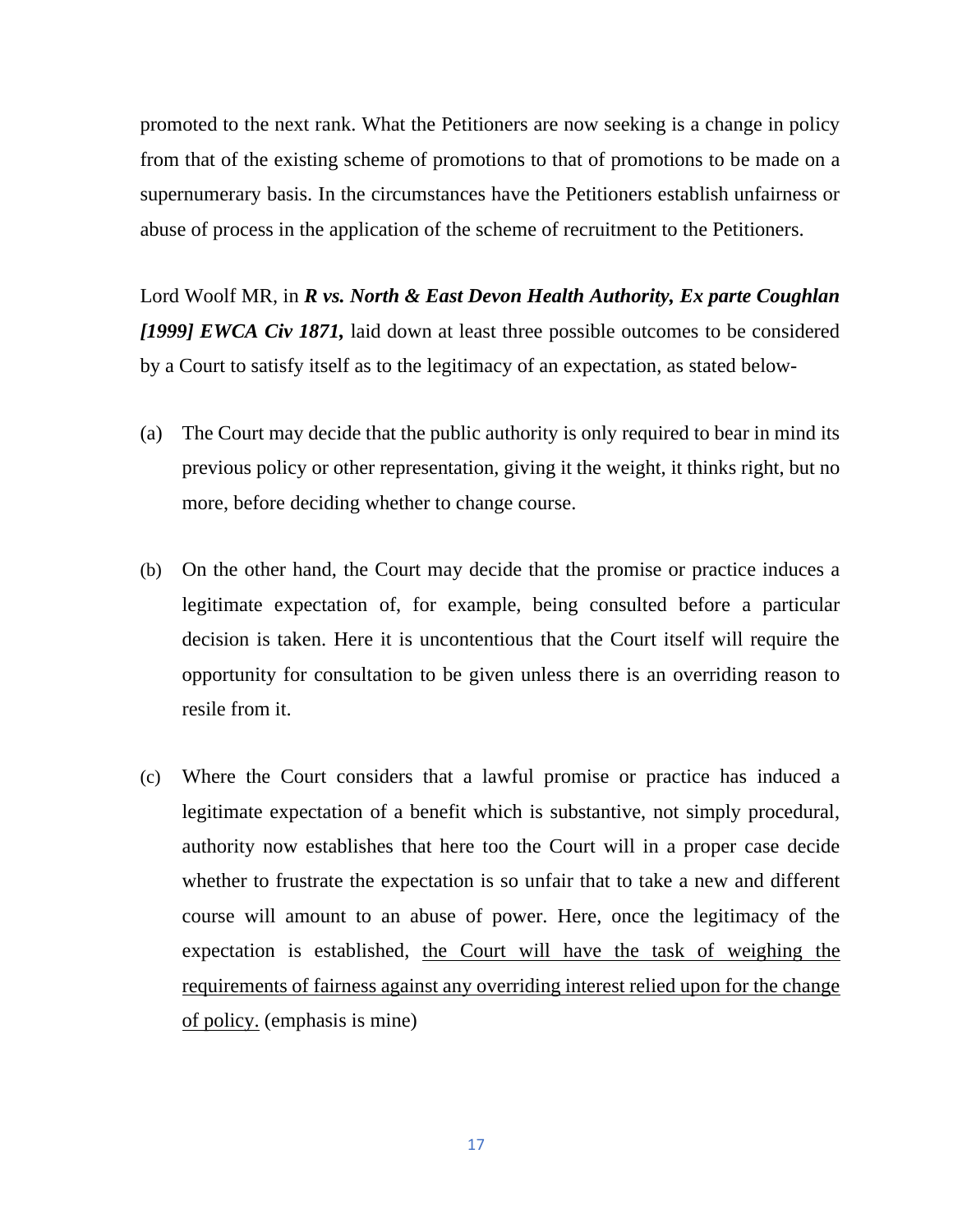On the question of substantive legitimate expectation, in *Ariyarathne and Others vs. Illangakoon and Others (SC FR Application No. 444/2012* decided on 30/07/2019, Prasanna Jayawardena J. stated that the,

*"… phrase substantive legitimate expectation' captures the situation in which the applicant seeks a particular benefit or commodity, such as a welfare benefit or a license, as a result of some promise, behaviour or representation made by the public body".* 

A similar view was expressed in *Meril vs. Dayananda de Silva and others (2001) 2 SLR 11.*

In *Sirimal & Others vs. Board of Directors of the Co-operative Wholesale Establishment & Others (2003) 2 Sri L.R. 23,* the Supreme Court, recognized a situation where substantive or procedural legitimate expectation would arise, where Weerasooriya J. held that,

*"if the legitimate expectations are protected only procedurally, the most employees could hope for, would be an order requiring of consultation before a change of policy is affected. If, however, the legitimate expectations are substantive the position is deferent, in that it is open to a court to require the public authority to confer upon the person the substantive benefit which he is expected to receive under the earlier policy".* 

As observed earlier, the asserted legitimate expectation of the Petitioners, derives from a statement made by a public body to consider formulating an effective and transparent scheme to promote the Petitioners in conformity with the applicable scheme of promotions and certainly not a statement to change the existing policy on promotions in favour of the Petitioners. The decision-making authority the PSC, was consistent in its directives that the Scheme of Recruitment be followed to fill vacancies and the existing vacancies were filled, accordingly. Therefore, the Petitioners mere expectation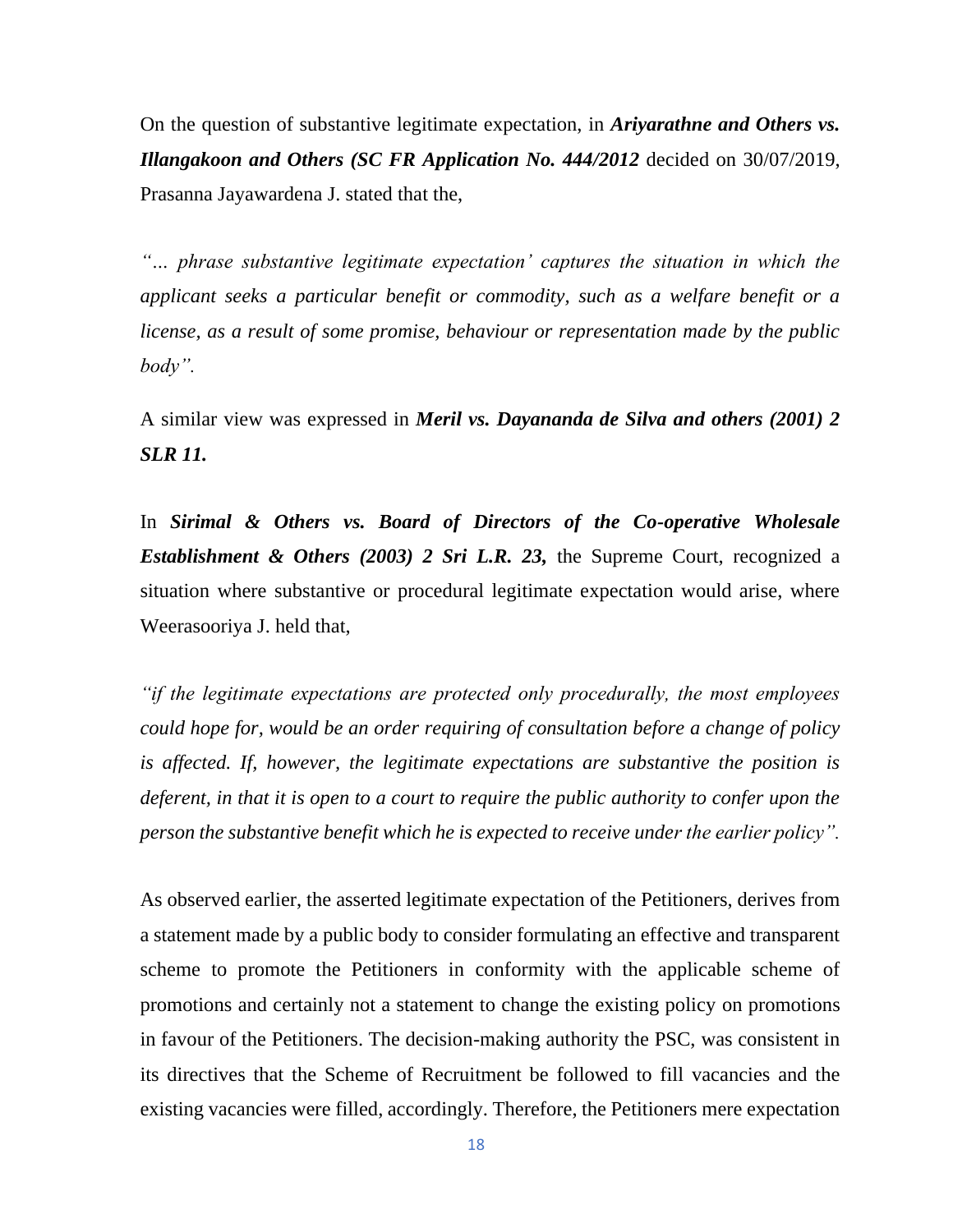or hope of being promoted on a supernumerary basis cannot be treated as an expectation which is legitimate or substantive, within the existing policy.

The above position was considered in *Siriwardana vs. Seneviratne and 4 Others (2011) 2 SLR 1,* where Dr. Shirani A. Bandaranayake, C.J. cited with approval the case of *India vs. Hindustan Development Corporation (1993) 3 SSC 499*, where it was stated that;

*"However earnest and sincere a wish, a desire or a hope may be and however confidently one may look to them to be fulfilled, they by themselves cannot amount to an assertable expectation and a mere disappointment does not attract legal consequences. A pious hope cannot amount to a legitimate expectation. The legitimacy of an expectation can be inferred only if it is founded on the sanction of law or custom or an established procedure followed in a natural and regular sequence. Again, it is distinguishable from a mere expectation. Such expectation should be justifiable, legitimate and protectable. Every such legitimate expectation does not by itself fructify into a right and, therefore, it does not amount to a right in a conventional sense."*

According to *Andrew le seur, Maurice Sunkin, Jo E. K. Murkens, 'Public Law - Texts, Cases, and materials (Third Ed.)' (pg.732)-*

*"Legitimate Expectation arises where claimants argue that public bodies have said or done things that have created an expectation that they will act in accordance with past practice, policies, promises or representations." (For recent discussion refer - P. Reynolds, on 'Legitimate expectations and the protection of trust in public officials' [2011] Public Law 330.)*

The Petitioners are before this Court to assert their right to equal protection before the law. As seen before, this Court in a settlement Judgment clearly identified officers belonging to the  $1<sup>st</sup>$  and  $2<sup>nd</sup>$  categories as similarly placed and relief granted accordingly.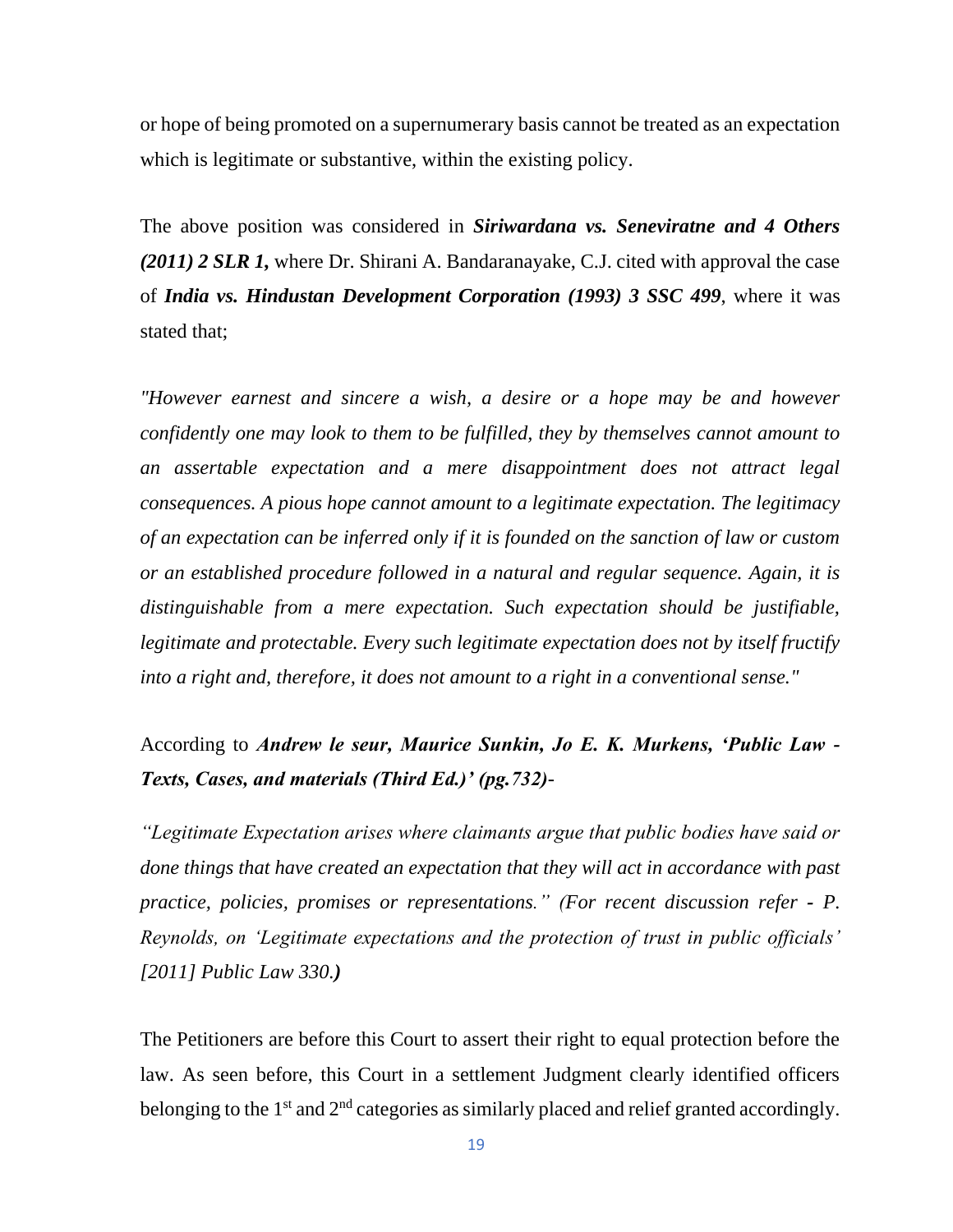A promotion is to be effected according to the procedure laid down in the scheme of recruitment which requires a process of holding an examination. The scheme of promotion applicable to the Petitioners who belong to the 3rd category was applied to the Petitioners. Some of the Petitioners, who complied with the said Scheme were not successful. In the circumstances, the asserted relief by the Petitioners that they be promoted on a supernumerary basis would indeed be detrimental to the interests of the Respondents. For the reasons stated, the Petitioners would not be entitled to a declaration for an infringement of their fundamental rights guaranteed in terms of Article 12(1) of the Constitution.

The Petitioners have also pleaded that this Court exercising its wide discretion in terms of Article 126(4), make a just and equitable order as it may deem. As already mentioned, the PPC, with no just or reasonable criteria, identified 5 officers who were present before the Committee to be promoted on a supernumerary basis. If implemented, the right to equality before the law of the other Petitioners may have been infringed. As discussed before, a process which included a competitive examination and the award of marks on seniority and special qualifications was available to the Petitioners according to the applicable Service Minute for the next promotion. Some of the Petitioners complied with the said process as far back as the year 2002. None of the Petitioners sought to challenge the said established process regarding promotions, at that stage. Therefore, considering the circumstances of this case, I refrain from making an order in terms of Article 126(4) of the Constitution.

As observed earlier, The Respondents contend that due to the deliberate misrepresentation and suppression of material facts and the lack of *Uberrima Fides* of the Petitioners, this application warrants a dismissal based upon the same. The provisions contained in the Service Minute '1R1', reveals that the next promotion of the Petitioners to the rank of Inspector would include a competitive examination and the award of marks for seniority and special qualifications. On 07/01/2002 and 10/09/2009, by '1R2 and 1R5' respectively, applications have been called twice to fill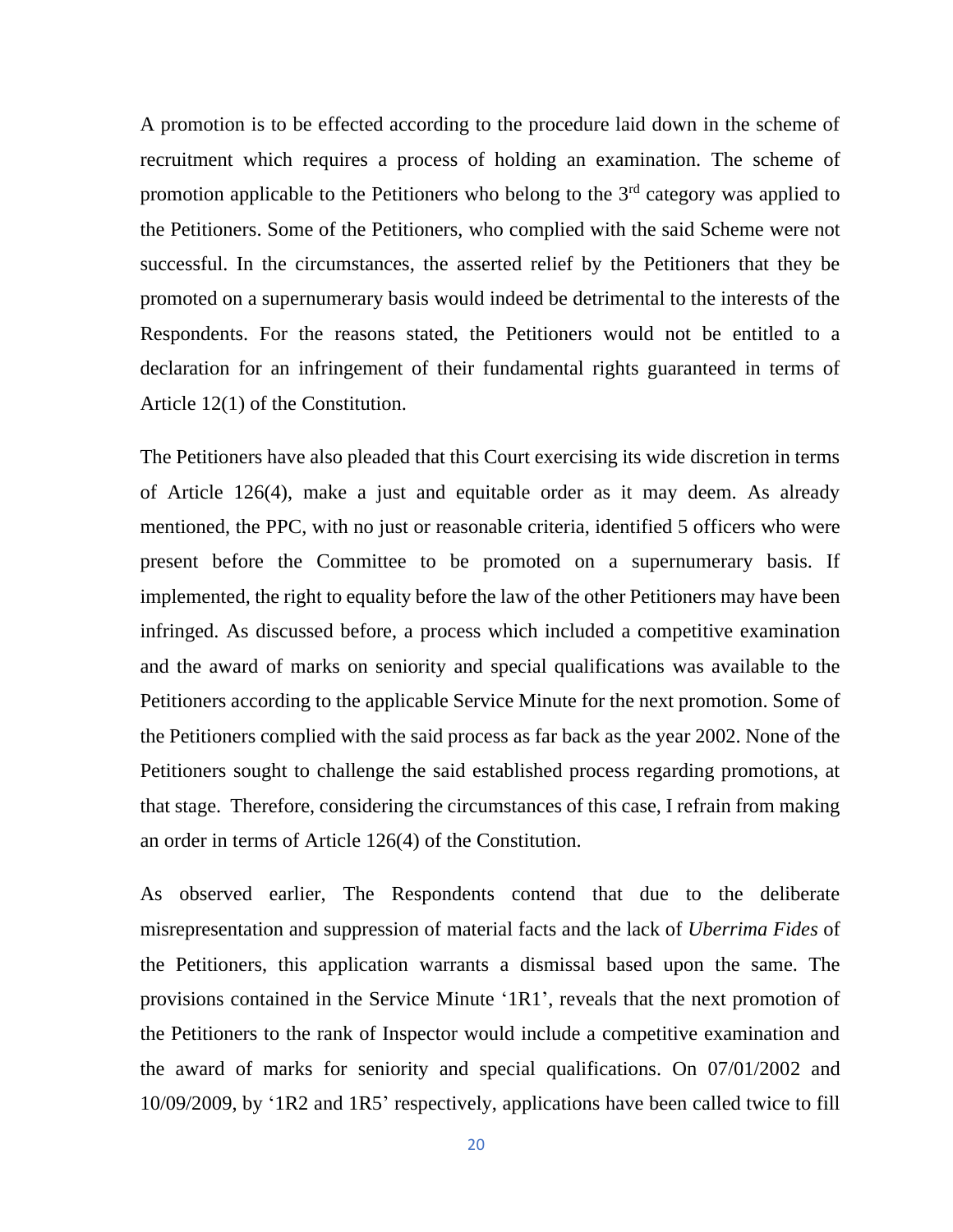in vacancies to the post of Inspector. According to '1R3 and 1R6', Some of the Petitioners applied for the examination held in 2002 and 2009 respectively and complied with the applicable Service Minute. The Petition does not contain any reference to the above.

However, the non-disclosure of conducting of examinations twice and that some of the Petitioners attempted and failed was admitted by the Petitioners in their counter affidavit.

The Petitioners filed this application on the premise that with the applicable Service Minute the Petitioners were eligible to be promoted to the next rank by satisfactorily completing the required number of years in service, but have been deprived of their promotions for the last 26 years. However as asserted above, the Petition did not disclose that some of the Petitioners had complied with the applicable Service Minute, but were not successful to be promoted to the next rank. The Petitioners in their counter objections have admitted that applications were called in 2002 for the rank of Inspector as evinced by '1R2' and again in 2009 as evinced by '1R5'. Having contended that the Petitioners were denied of their promotions and/ or prospects of promotions based on the applicable Service Minute, it was incumbent on the Petitioners to have disclosed such vital and decisive facts in the Petition, essential to the adjudication of matters in dispute. The Petitioner's conduct in suppression and misrepresentation of material facts, clearly lacked *Uberrima Fides*. This position is reflected in several Judgments delivered by this Court. *(Jayasinghe vs. The National Institution of Fisheries and Nautical Engineering and Others, (2002) 1 SLR 277, Liyanage and Another vs. Divisional Secretary Gampaha and Others, (2013) 1 SLR 06, Jahangir Sheriffdeen vs. Principal Visakha Vidyalaya, SC/FR 01/2015, SCM 03/10/2016).*

Accordingly, this application has to be rejected on this ground as well.